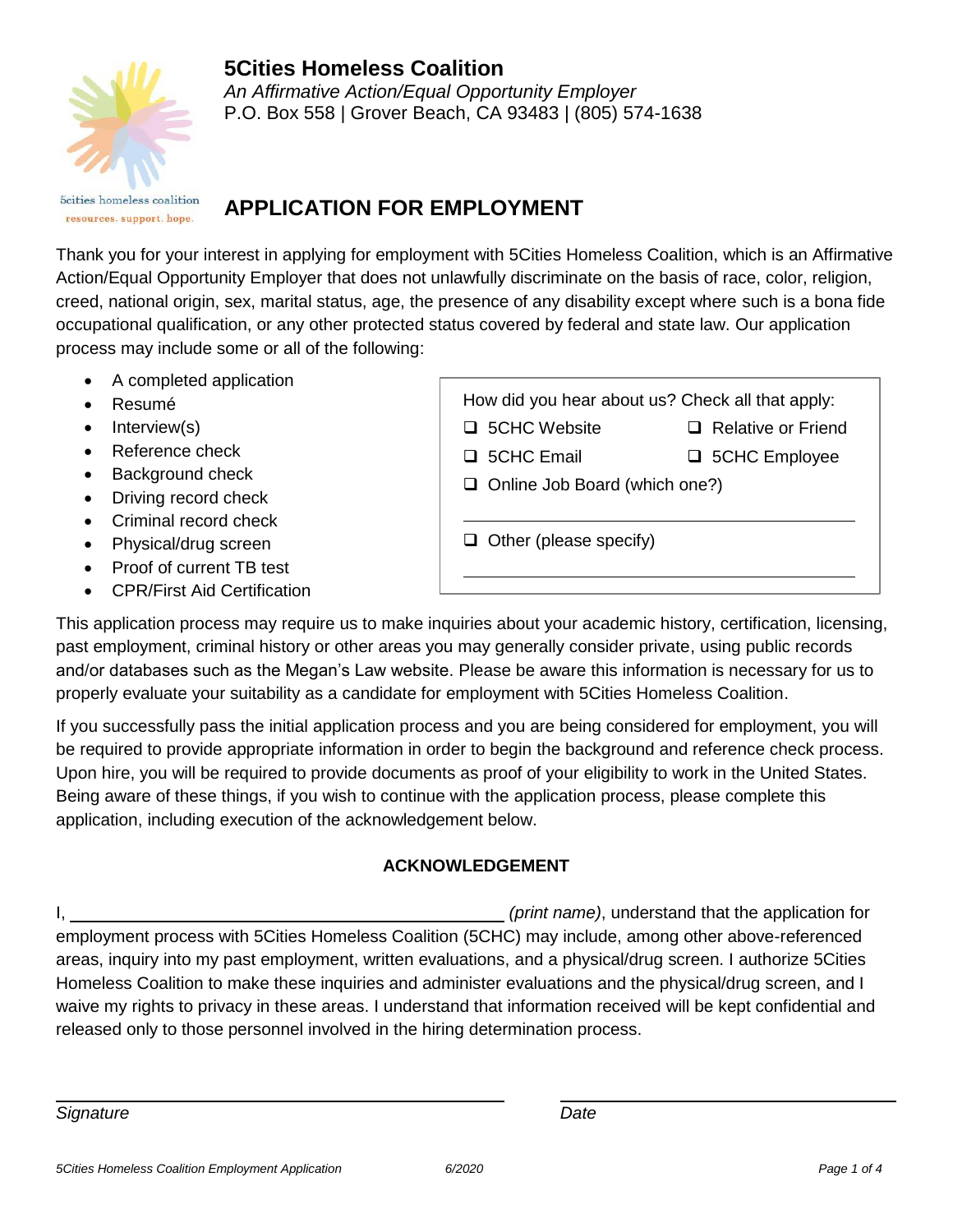#### **PLEASE PRINT**

|                                                                                                                |                  | If you are under 18 years of age, can you provide required proof of your eligibility to work? $\Box$ Yes<br>$\square$ No |
|----------------------------------------------------------------------------------------------------------------|------------------|--------------------------------------------------------------------------------------------------------------------------|
|                                                                                                                |                  | On what date would you be available to begin work? _____________________________                                         |
|                                                                                                                |                  |                                                                                                                          |
|                                                                                                                |                  | Do you have any relatives currently working for us? $\Box$ Yes $\Box$ No If yes, list name and relationship:             |
| Do you have reliable transportation to and from work? $\Box$ Yes $\Box$ No                                     |                  |                                                                                                                          |
|                                                                                                                |                  | If required by us to drive, can you provide a valid driver's license and proof of insurance? $\Box$ Yes $\Box$ No        |
| Have you ever served in the military? $\Box$ Yes $\Box$ No                                                     |                  |                                                                                                                          |
|                                                                                                                | <b>EDUCATION</b> |                                                                                                                          |
| <b>High School</b>                                                                                             |                  |                                                                                                                          |
|                                                                                                                |                  |                                                                                                                          |
|                                                                                                                |                  | Number of Years Completed ______________________Diploma/Degree __________________                                        |
| <b>Undergraduate College</b>                                                                                   |                  |                                                                                                                          |
| Name that the state of the state of the state of the state of the state of the state of the state of the state |                  | Location                                                                                                                 |
|                                                                                                                |                  | Number of Years Completed ______________________Diploma/Degree __________________                                        |
| Course of Study/Major Law and Course of Study/Major Law                                                        |                  |                                                                                                                          |
| <b>Graduate or Professional College</b>                                                                        |                  |                                                                                                                          |
|                                                                                                                |                  |                                                                                                                          |
|                                                                                                                |                  | Number of Years Completed ______________________Diploma/Degree _________________                                         |
|                                                                                                                |                  |                                                                                                                          |
| <b>Other</b>                                                                                                   |                  |                                                                                                                          |
|                                                                                                                |                  | Number of Years Completed ______________________Diploma/Degree __________________                                        |
|                                                                                                                |                  |                                                                                                                          |
|                                                                                                                |                  |                                                                                                                          |

Do you speak, read, and write fluently: English Spanish Other (specify):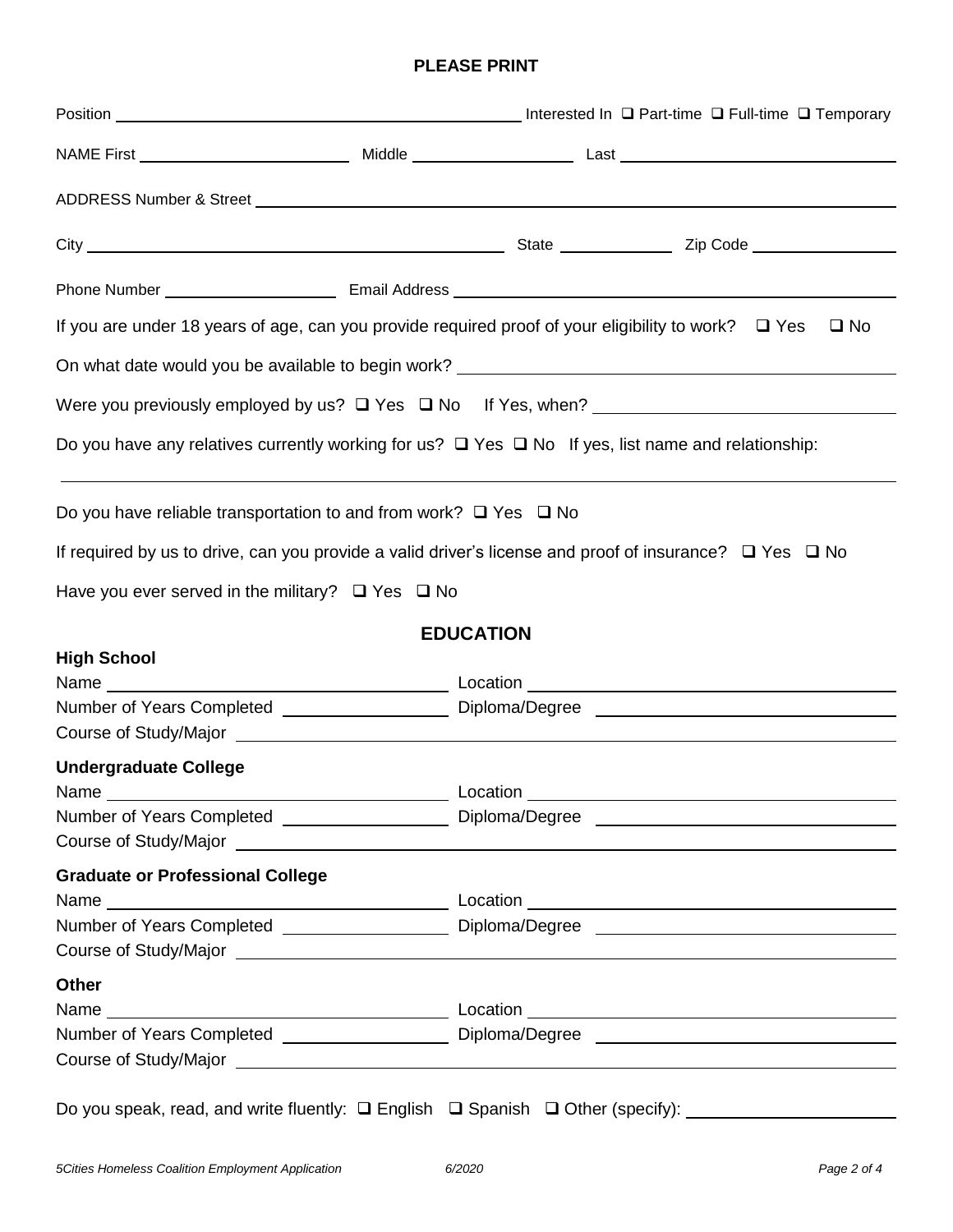#### **EMPLOYMENT**

*Provide all employment information for your past four employers, starting with the most recent.*

| From                |                                                                                                                                                                                                                                      |  |
|---------------------|--------------------------------------------------------------------------------------------------------------------------------------------------------------------------------------------------------------------------------------|--|
|                     |                                                                                                                                                                                                                                      |  |
|                     |                                                                                                                                                                                                                                      |  |
| To                  |                                                                                                                                                                                                                                      |  |
|                     |                                                                                                                                                                                                                                      |  |
| Reason for Leaving: |                                                                                                                                                                                                                                      |  |
|                     |                                                                                                                                                                                                                                      |  |
|                     | May we contact this employer? $\Box$ Yes $\Box$ No                                                                                                                                                                                   |  |
| From                |                                                                                                                                                                                                                                      |  |
|                     |                                                                                                                                                                                                                                      |  |
| To                  |                                                                                                                                                                                                                                      |  |
|                     |                                                                                                                                                                                                                                      |  |
|                     | Supervisor Title <b>Constantine Constantine Constantine Constantine Constantine Constantine Constantine Constantine Constantine Constantine Constantine Constantine Constantine Constantine Constantine Constantine Constantine </b> |  |
| Reason for Leaving: |                                                                                                                                                                                                                                      |  |
|                     |                                                                                                                                                                                                                                      |  |
|                     | May we contact this employer? $\Box$ Yes $\Box$ No                                                                                                                                                                                   |  |
| From                | Employer <u>example and the set of the set of the set of the set of the set of the set of the set of the set of the set of the set of the set of the set of the set of the set of the set of the set of the set of the set of th</u> |  |
|                     |                                                                                                                                                                                                                                      |  |
|                     |                                                                                                                                                                                                                                      |  |
| To                  |                                                                                                                                                                                                                                      |  |
|                     |                                                                                                                                                                                                                                      |  |
| Reason for Leaving: |                                                                                                                                                                                                                                      |  |
|                     | Job Duties __________________________________                                                                                                                                                                                        |  |
|                     | May we contact this employer? $\Box$ Yes $\Box$ No                                                                                                                                                                                   |  |
| From                |                                                                                                                                                                                                                                      |  |
|                     |                                                                                                                                                                                                                                      |  |
| To                  |                                                                                                                                                                                                                                      |  |
|                     |                                                                                                                                                                                                                                      |  |
|                     |                                                                                                                                                                                                                                      |  |
| Reason for Leaving: |                                                                                                                                                                                                                                      |  |
|                     | Job Duties and the United States                                                                                                                                                                                                     |  |
|                     | May we contact this employer? $\Box$ Yes $\Box$ No                                                                                                                                                                                   |  |

Summarize any job-relating training, skills, licenses, and/or other qualifications for this position:

Have you ever been terminated or asked to resign from any job?  $\Box$  Yes  $\Box$  No If Yes, please explain: